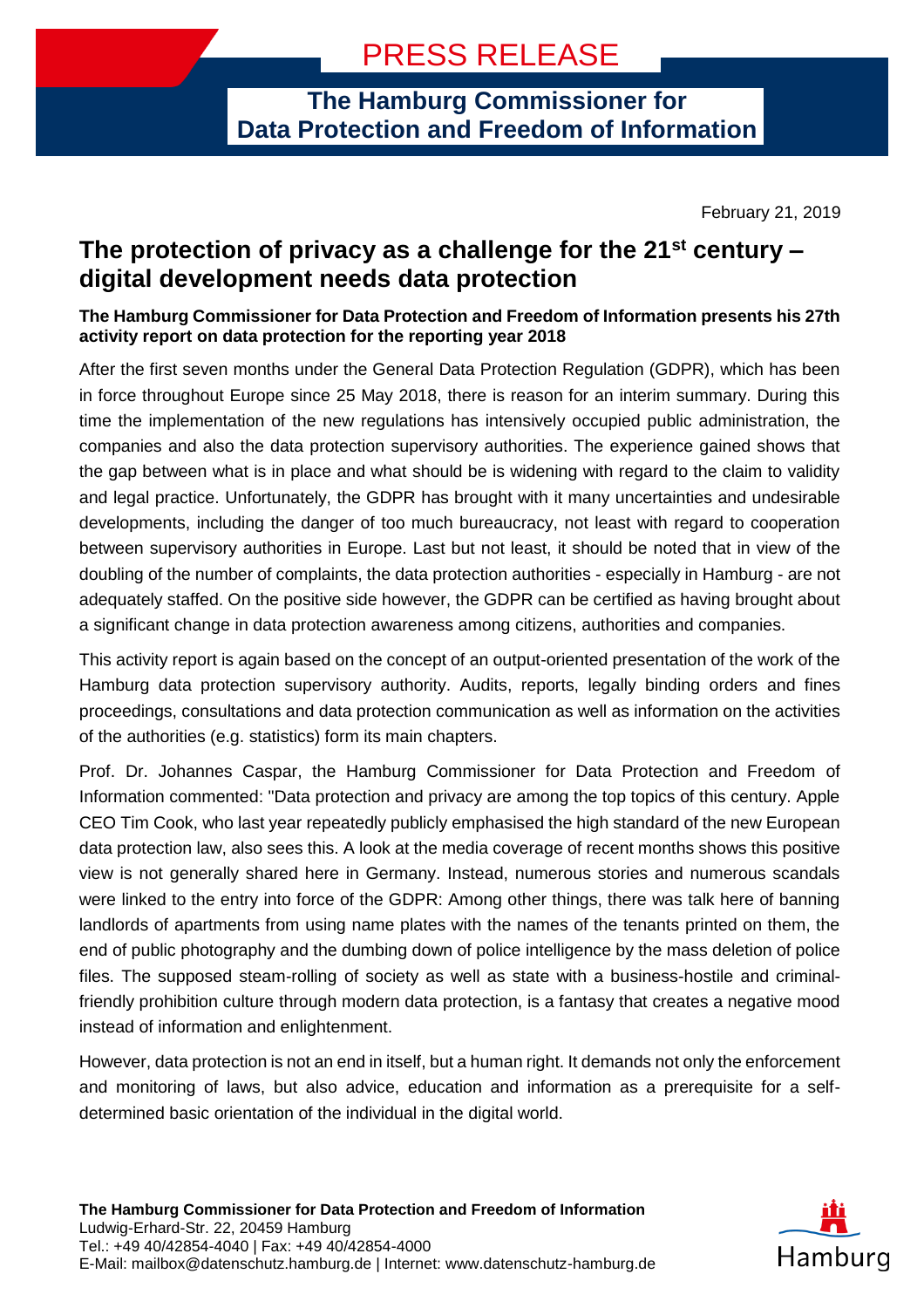We are currently at the beginning of a development that will fundamentally change people's lives. In the age of artificial intelligence, targeting, biometric surveillance and social scoring, the most sensitive parts of human beings are their data. Digitalisation and data protection must therefore not be opposites, otherwise we will lose the opportunity for progress with a human face. In the process of digital change, we all have it in our hands to develop intelligent structures with care and a sense of proportion that do not play digitalisation and data protection off against each other, but understand them for what they are: Twin souls that must be firmly anchored in our world.

The electronic version of the 27th Activity Report on Data Protection 2018 can be downloaded from the HmbBfDI website in German language at [datenschutz-hamburg.de/taetigkeitsberichte/TB-D-2018.](http://datenschutz-hamburg.de/taetigkeitsberichte/TB-D-2018/)

## **Press contact:**

Martin Schemm Phone: +49 40 428 54-4044 E-Mail: presse@datenschutz.hamburg.de

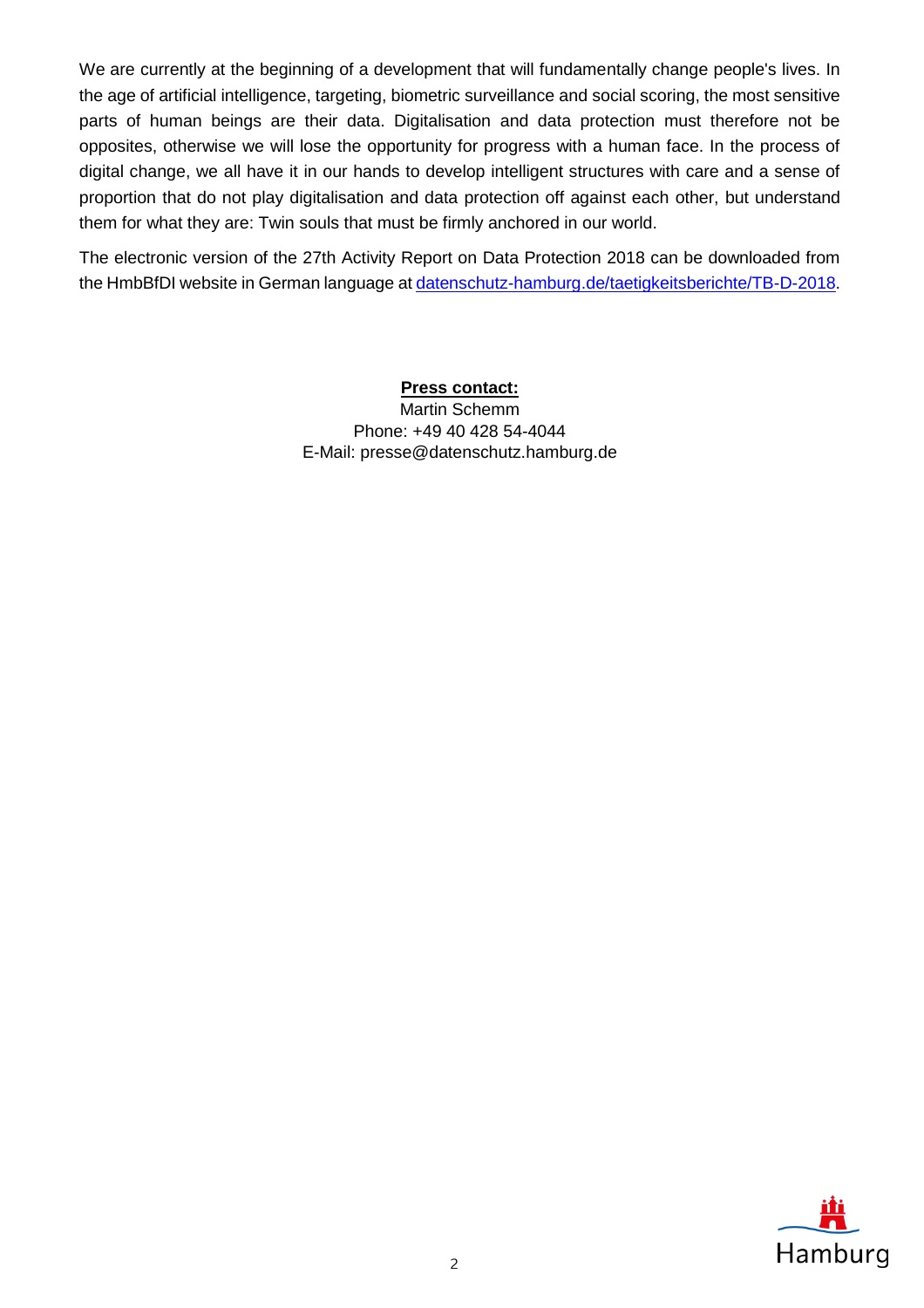## **Below are some selected topics from the current activity report:**

Improving the enforcement culture on EU-level: It is true that there are indeed undesirable developments associated with the GDPR that should be corrected. These include the linear application of data protection regulations to all responsible bodies, regardless of whether they are small companies and non-profit associations or global corporations whose business purpose is the mass processing of data. Furthermore, the practice of supervisory enforcement in cross-border data processing has so far been insufficient. In future, the lead authorities and the European Data Protection Committee will have to process complaints about breaches of data protection by global data collectors swiftly. Otherwise, the impression arises that the big corporations are being let off the hook and the small ones are being punished. The GDPR does not favour the forum shopping of companies that switch to member states in which data protection is supposedly handled laxly. Rather, it provides for a procedure with final decision-making powers for all supervisory authorities represented in the European Data Protection Board. Here it is necessary to critically review the decisions of the responsible authorities.

Police: Facial Recognition Software / Videmo: The HmbBfDI has ordered the deletion of a police database from the Hamburg Police Department's Department of the Interior and Sport in a decision dated 18.12.2018. The database in question was set up by the Special Commission "Black Block" of the Hamburg Police for the criminal investigation of the events surrounding the G20 summit held in June 2017 with the help of so-called facial recognition software. More than 30,000 files of video and image material from police and private sources were processed by this software. The software localised human faces, calculated their characteristic features and stored these findings in a comparable and machine-readable form, the templates in the database. After extensive examination, the HmbBfDI came to the conclusion that the current legal situation does not provide a legal basis for the police for such a biometric database. Since the Ministry of the Interior and Sports, despite a previous complaint by the HmbBfDI, maintained the use of the database and also announced the use of the facial recognition software for future (major) events, a binding order was issued to delete the biometric profiles. The action filed by the Ministry of the Interior and Sports against the order at the Administrative Court has a suspensive effect, so that the order cannot be executed until the court has finally clarified the matter.

Intelligent Transport Systems Strategy - ITS: With the Intelligent Transport Systems Strategy (ITS), Hamburg aims to play a pioneering role in the field of intelligent mobility throughout Europe and is preparing in particular for the organisation of the ITS World Congress 2021 in Hamburg. The HmbBfDI also continued its consultations on this subject during this reporting period. In addition to its ongoing participation in the strategy committees, the Senate's progress report to the parliament clearly highlighted data protection as a cross-cutting issue. In addition, individual projects had to be discussed. The HmbBfDI provided information on the progress made in the international discussion on the main topic of "Automated and networked driving" and achieved increasing awareness among the authorities involved of the legal basis for carrying out tests with real data in normal road traffic, which had long been required.

Facebook and the data scandal surrounding Cambridge Analytica: About a year ago, numerous media reported that the British company Cambridge Analytica had obtained unlawfully personal data from millions of Facebook users via an app, in order to manipulate it purposefully with messages for political purposes. The app made use of the interface available on Facebook until the end of April 2015 (the so-called API), which enabled app developers to access data on both app users and their friends on Facebook. In March 2018, the HmbBfDI therefore reviewed the interface in order to clarify its technical and legal design. On the basis of these examination results, a fine procedure was initiated for mass data collection without legal grounds. The proceedings had a very tight timeframe, since the application of the General Data Protection Regulation on 25 May 2018